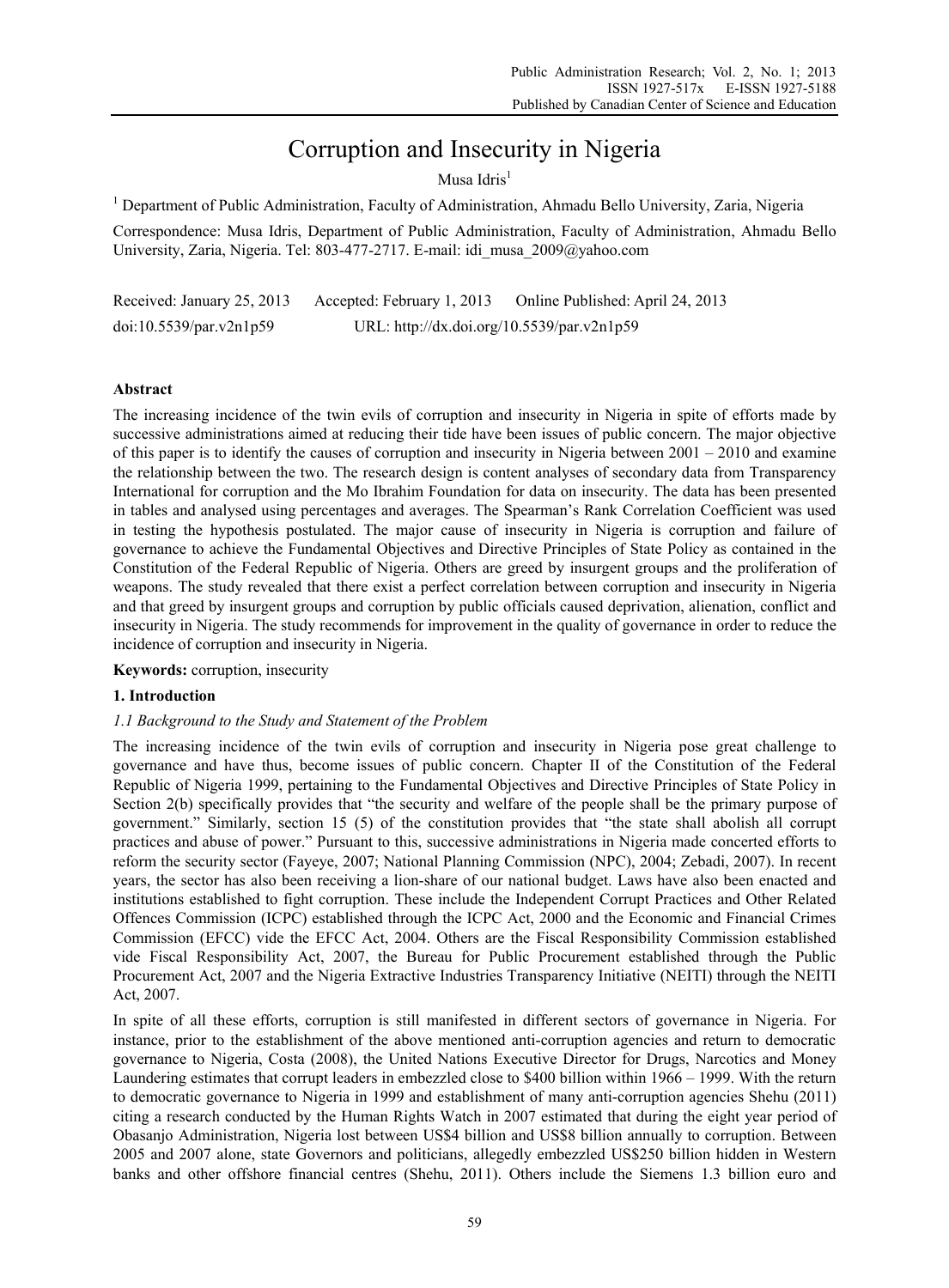Wilbrow International's 10 million euro bribery scandals involving some Federal Public servants and Foreign Firms between 2006 and 2007 (Akinrijomu, 2009; Financial Standard, 2007) Transparency International's Corruption Perceptions Index (CPI) for Nigeria varies from the lowest of 1.0 in 2001 to the highest of 2.7 out of 10.0 in 2008. This was neither maintained nor improved upon as the CPI slipped back to 2.5 in 2009 and further to 2.4 in 2010.

The alarming rate of insecurity is not less disturbing in spite of the reforms undertaken and substantial share of national budgets allocated to the security sector. There have been serious and continuous threats to national and individual security in the form of organized crimes, election related violence, and violent extremism, including oil bunkering and kidnapping initially associated with the Niger-Delta Crisis but which later spread to the other parts of the country following the amnesty deal in 2009. There have also been alarming incidences of armed robbery, car snatching and ritual killings. The most recent instances are the post-election violence which broke – out across many of the northern states and the fearsome insurgence of the deadly "Boko-Haram" in northern Nigeria especially the North-East (Shehu, 2011). Why is the rate of corruption and insecurity high in Nigeria in spite of the efforts made to fighting the twin-evils. What are the causes of corruption and insecurity in Nigeria? Is there any relationship between corruption and insecurity in Nigeria? How can the incidence of corruption and insecurity be reduced in Nigeria?

#### *1.2 Objectives, Hypothesis and Significance of the Study*

The objectives of this study are to identify the causes of corruption and insecurity in Nigeria and examine the relationship between the two variables between 2001 – 2010. Recommendations will also be made on how to reduce the incidence of corruption and insecurity in Nigeria in view of the finding made. The Null Hypothesis postulated for the study states that, there is no significant relationship between corruption and insecurity in Nigeria. Transparency International's CPI for the period under study  $(2001 - 2010)$  indicates that corruption is more pervasive in countries with high rate of insecurity; Somalia, Bangladesh, Iraq, Sudan, Chad, Angola and Congo Democratic Republic among others. The Mo Ibrahim Index of African Governance (2001 – 2010) has also shown that countries with high rate of insecurity (Somalia, Sudan, and Nigeria etc) also have high rate of corruption. Similarly, Shehu (2007) attempted to correlate corruption with conflict in Nigeria. All these studies were theoretical rather than empirical. It is this knowledge gap that this study attempts to cover by determining whether or not an empirical relationship exists between corruption and insecurity in Nigeria.

#### *1.3 Scope and Limitations of the Study*

The study spans for a decade  $(2001 - 2010)$ . This has been determined by the availability of secondary data derived especially from the Mo Ibrahim Foundation. The study also has a national coverage for maximum utility. Insecurity in the study is at both personal and national levels as the two are mutually exclusive. It is also concerned with public sector corruption without undervaluing the occurrence of the vice in the private sector. The study also acknowledges collusion of the public and private sectors in corruption. However, public sector corruption is of greater concern to governmental studies. The major limitation of the study is that data on security as obtained from the Mo Ibrahim Index of African Governance is captured as "safety and rule of law." This consist of rule of law, accountability, personal safety and national security sub-components. This is however, not enough to invalidate the findings of the study as the sub-components are interrelated.

## **2. Materials Studied**

## *2.1 The Concept of Corruption*

Corruption as a concept is difficult to define with precision. Scholars and organisations alike therefore, advanced different definitions based on their orientation. Svensson (2005), Tanzi (1998) and Transparency International (TI 2003 and 2009) define corruption as the abuse or misuse of public office or power for private gain or benefit. Ocheje (2001) from a legal perspective observes that official corruption refers to deviation from the duties or rules of public service. He adds that is easier to identify what corruption is not, as opposed to what corruption is because of the forms in which corruption manifests itself. The definitions advanced by Svensson (2005), Tanzi (1998, 564) and TI, define corruption as it relates to the public sector alone as if it does not occur in the private sector. This however, fits our study. But, it is worthy to note that corruption is not only undertaken for personal or self gain, as it can also be undertaken for the benefit of a third party or both.

Ocheje's (2001, 179) assertion that it is easier to identify what corruption is not rather than what it is runs counter to the view of Akinyemi (2010). Akinyemi (2010) argues that corruption can be better understood by identifying its constituent elements. These elements are bribery, trading in influence, graft and patronage. Others are nepotism and cronyism, electoral and vote fraud, embezzlement, kickbacks and involvement in organised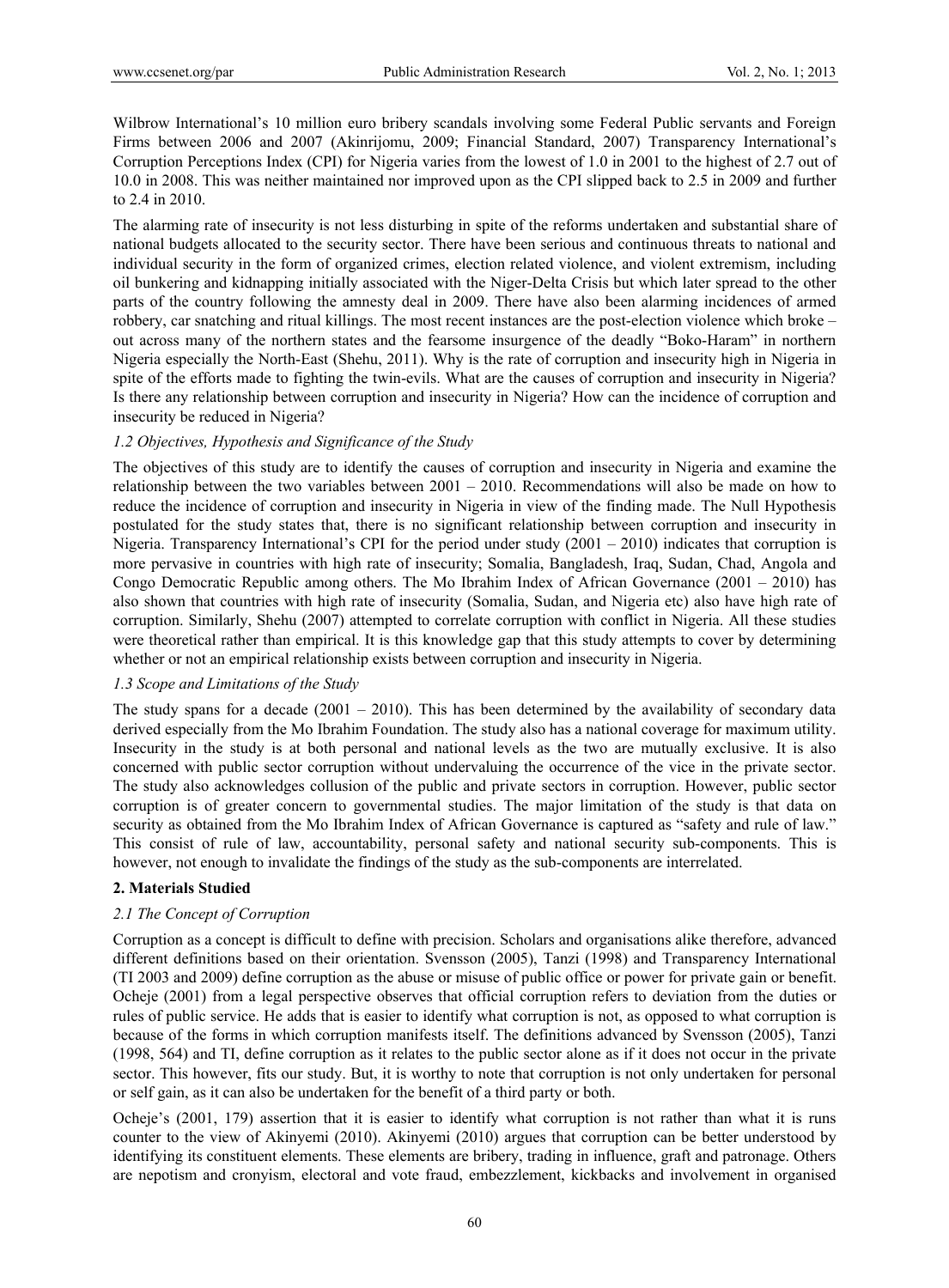crimes. It also include unholy alliance and what he called "quiet corruption" meaning citizens not receiving services for which public officials have been paid to deliver. This operational definition better explains corruption than the conceptual definitions earlier advanced.

#### *2.2 The Cause of Corruption*

The causes of corruption are many and varied. Svensson (2005) in an empirical study of the most corrupt countries in the world including Nigeria using TI 2003 CPI established that a strong relationship exist between income and corruption. Others are corruption and human development and government regulation of the market and inadequate media freedom. Tanzi (1998) in a similar study identified the causes of corruption in public sector to include, excessive government regulation of the market and authorisations. It also include spending decisions such as provision of goods below market price like the subsidies on petroleum products and extra budgetary accounts like the excess crude account in Nigeria. Others are political party financing, level of public sector wages and penalty system.

The African Development Bank (ADB) Group (2006) asserts that corrupt practices become the exception rather than the norm if the likelihood of being caught is high, if the consequences once caught is predictable and severe, and if it is generally condemned by the society. The bank summarises the dynamics of public sector corruption with a simple model thus;

$$
C = M + D - A \tag{1}
$$

where Corruption = Monopoly + Discretion – Accountability. Under this model, a public official is assumed to have monopoly power over a good or service which generates economic rent such as the petroleum sector in Nigeria. It is also assumed that the public official has the discretion to decide who will acquire it and is not accountable for his action. Thus, corruption thrives where there is government monopoly, regulation of the economy, and where public accountability is lacking.

Similarly Huther and Sha (2000,  $2 - 4$ ) argues that corrupt practices become attractive when the expected gains exceed the expected costs of undertaking the act. Therefore, a self interested individual will seek out or accept corruption if the expected gains outweigh the costs. That is Where E is the expected gains operator

$$
E[B] = n \times E[G] - Prob(P) \times P > 0 \tag{2}
$$

n is the number of corrupt transactions

G is the gain from the corrupt transaction

Prob (P) is the probability of paying a penalty

P is the penalty for the corrupt activity.

This equation indicates that corruption becomes pervasive when the expected gains are greater than zero because, the government is involved in many transactions and regulations from which corrupt public officials gain. In addition, the probability of being caught is narrow because of week institutions and even when caught the penalty is not severe to serve as a deterrent. A typical example of this scenario is the case of Bode George and the Thirty one state governors between 1999 – 2007 were alleged to be corrupt (Buhari, 2007) but only the former Bayelsa State Governor (DSP Alarmiesiegha) was convicted. From the literature reviewed, the causes of public sector corruption include government monopoly and excessive regulation of the economy, extra budgetary accounts, poor public sector wages and secrecy in government business. Others are weak institutional controls and weak and mild penalty system to deter corruption.

## *2.3 The Concept of Insecurity*

To have a good understanding of what insecurity is, it is important to know what security is all about. Although, the provision of security to the lives and property of the citizenry is the primary purpose of the state (Mazrui  $\&$ Mazrui, 1997) security is difficult to define with precision. Zebadi (2007) observes that the concept of security has always been associated with the safety and survival of the state and its citizens from harm or destruction. He further explains that security is not limited to the preparedness of the defense and security forces while subsuming the safety of the citizens to the state. It is in view of this that Fayeye (2007) asserts that security of a nation requires moving away form the traditional militaristic and state – centric definition of security towards human security. To him, security encompasses the personal and communal state of being secured from a wide range of critical and pervasive threats. Concomitant to this, Nnoli (2006) sees national security as a cherished value associated with physical safety of individuals, groups and nation states. In an objective sense, it denotes safety from threats, anxiety and danger. It is also subjective and psychological to the extent that it can be measured by the absence of fear that threat, anxiety or danger will occur. Security is thus, physical and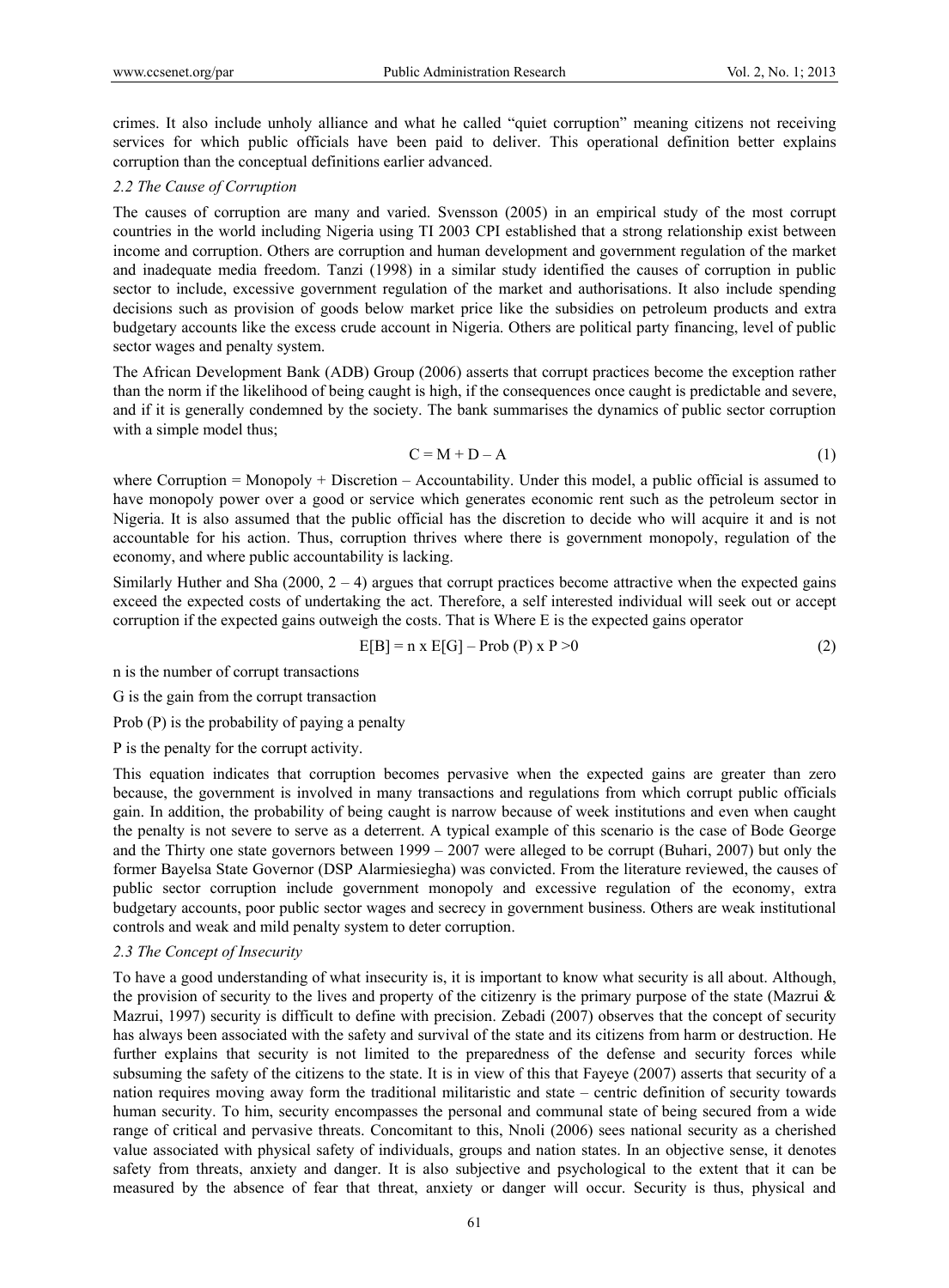psychological, objective and subjective as well as multi-dimensional; social, economic, political and environmental (Zebadi, 2007).

#### *2.4 Causes of Insecurity*

The Mo Ibrahim Foundation (2009 & 2011) offers an operational definition of security at individual and national levels. At the level of an individual, security encompasses safety from domestic political persecution, social unrest and safety of the person. Others are freedom from violent crimes and human trafficking. At the national level, security means safety from cross-border tensions, government involvement in armed conflict and the extent of domestic armed conflict. It is also concerned with the number of political refugees and internally displaced people. From the foregoing definitions, insecurity denotes prevalence of physical and or potential threat of fear, anxiety or danger detrimental to the safety and survival of individuals, groups and the state at large. This can be economic, social, political and environmental. In Nigeria, this comprises of the rising incidence of armed robbery, kidnapping, militancy in the Niger Delta, the insurgence of the dreaded Boko Haram in northern Nigeria, electoral violence, communal clashes, ritual killings and oil bunkering among others.

The causes of insecurity are many and varied. These include the proliferation of arms from war-turn countries, local manufacturers and multi-national corporations (Okiro, n. d.). Bujra (2004) identified that the multi-ethnic character of most African states makes conflict more likely often leading to politicization of ethnicity, the distortion in the political economy of Africa and the activities of international arms merchants. Others are competition for scarce resources such as the extraction of oil in the Niger Delta and the resultant environmental degradation. The International Firearm Prevention and Policy estimates the increasing numbering of gun-deaths and injury in Nigeria from 1,255 in 2000 to 2,120 in 2001 and 2,550 in 2004 (Tell Magazine, 2012). Similarly, the large quantity of sophisticated arms and ammunition surrendered by Niger Delta Militants in the amnesty programme indicates the alarming rate of these weapons in the country and its security implications for the country (Tell Magazine, 2009).

## *2.5 Relationship between Corruption and Insecurity*

Although, both Okiro (nd) and Bujra (2004) attribute the proliferation of arms and ammunition as one of the major causes of insecurity in Nigeria, it is noteworthy to state that corruption in Nigeria is both criminal and monopolistic. Literature suggests that corruption reproduces greed and creates incentives for unregulated competition for resources and power. It also undermines the capacity of Nigeria to mitigate normal social conflict and create avenues for redressing injustice as with the Boko Haram (Shehu, 2011). Shehu (2011) citing the UNDP 2006 Human Development report on the Niger Delta gives a graphic picture of how corruption in Nigeria intensifies desperate conditions of socio-economic exclusion as the cause of youth restiveness in the region. Corruption in the security sector particularly has diminished the capacity of the Nigerian state to maintain effective law and order across the country in the mist of violent crimes as the Nigeria police was rated the most corrupt public institution in the country (FRN, 2003).

#### *2.6 Theoretical Framework*

The Greed and Grievance Theories will be used as framework for the paper. The theories were crystalised and popularized by Collier and Hoeffler (2002) in their write-up "Great and Grievance in Civil War. They were used by Murshed and Tadjoeddin (nd) in "Revisiting the Greed and Grievance Explanations for Violent Internal Conflict." Greed represents elite competition over valuable natural resource rents. Greedy behaviour of insurgent groups in organising insurgence against the government can be motivated by opportunities. These are financing, recruiting and geography. Grievance theory or justice seeking motivation on the other hand argues that conflict can arise as a result of relative deprivation, polarisation and horizontal inequality.

In relation to this study "Greed" represents the activities of those organisations causing insecurity such as the Niger-Delta militants, Boko – Haram insurgents, politicians, and kidnappers among others. These organisations use violent means in fighting the government for their interest. Their activities are facilitated by finances from abroad and or within the country. Recruitment which is about the opportunity to induct fighting manpower is also made easier by the high rate of youth unemployment, endemic poverty and poor education. Grievance can be caused by the discrepancy between what Nigerians think they deserve as contained in the constitution in the Federal Republic of Nigeria and what they actually believe they can get. For instance educational achievements may raise the aspiration of young people, but they become frustrated if unemployed and deprived – occasionally venting their anger in mass political violence. Corruption creates deprivation in the form of unemployment, poverty disparities and poor service delivery. Corruption in this study is an act of greed its effects cause deprivation, alienation, inequalities and grievances leading to conflict and insecurity.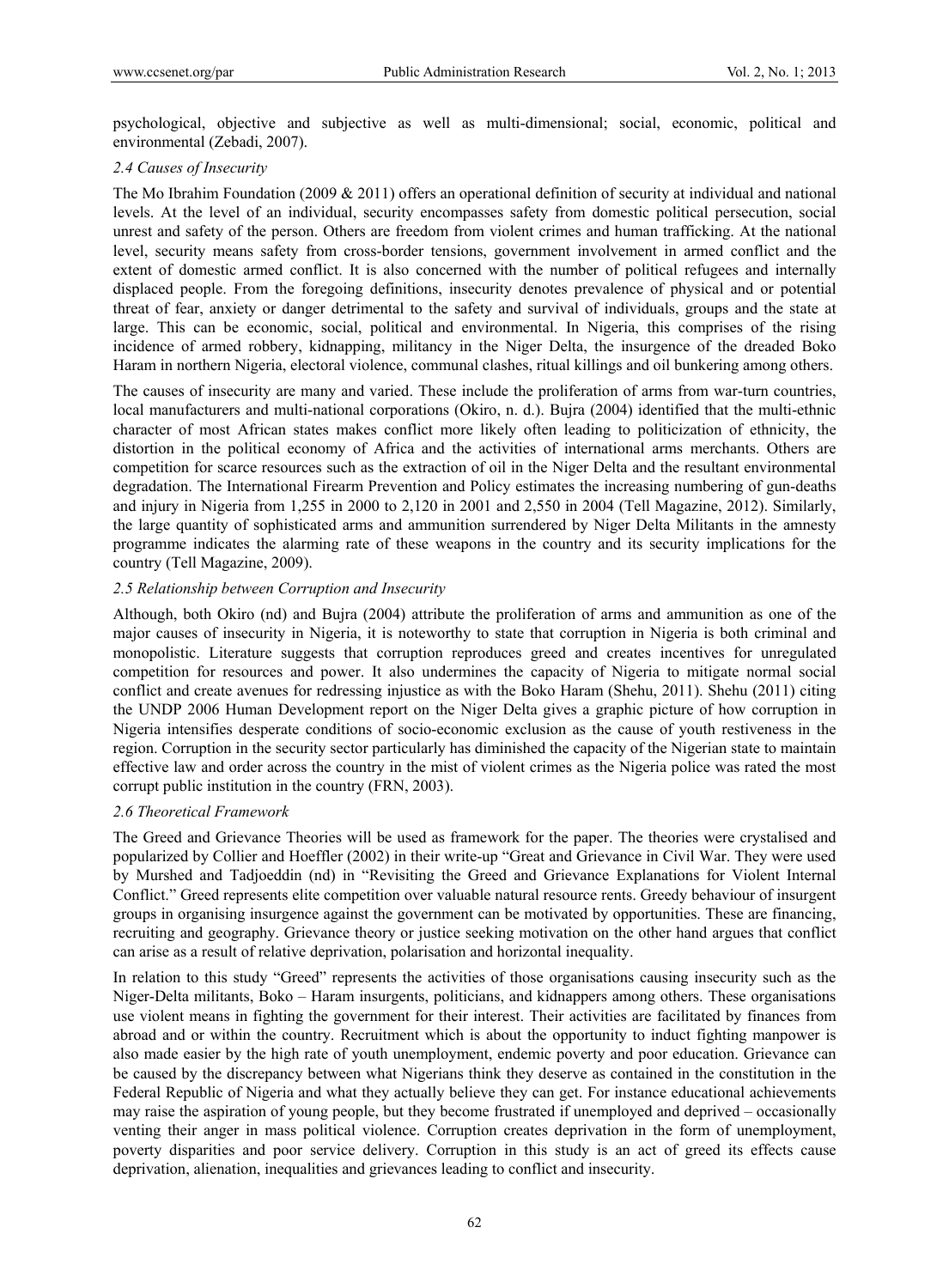### **3. Methods**

The research design for this study is content analyses of data obtained from Transparency International and the Mo Ibrahim Foundation. Transparency International is an international non-governmental anti-corruption watch-dog. The organisation uses Corruption Perceptions Index (CPI) to reflect the perceived levels of corruption in the public sector. The CPI gathers data from sources that span the last three years and ranges from between ten (highly clean) and zero (highly corrupt). This implies that, the closer a country's CPI is to ten (10) the more transparent the country is. Conversely, the closer a country's CPI is to zero (0), the more corrupt the country is. Transparency International uses the perception of knowledgeable respondents, local and expatriate residents, business elites, scholars and country analysis in arriving at the CPI. The CPI is a better measure of the level of corruption than the country's ranking. The ranking only shows a country's position among others and not the level of (TI 2002).

The Mo Ibrahim Foundation is a reputable non-governmental and African-Centered concerned with promoting and rewarding good governance in Africa. The organisation's Ibrahim Index of African Governance is relevant, up to date and one of the most reliable index of African Governance. One of the components used by the foundation is safety and rule of law which is measured in percentages. The data obtained from the two organisations will be presented in tables and analysed using averages and percentages. The Spearman's Rank Correlation Coefficient is used in testing the hypotheses postulated in section one with the aid of Statistical Package for Social Sciences (SPSS) at 95% level of significance that is 5% (.0.05%) margin of error.

#### **4. Results and Discussion**

The independent and dependent variables as contained in the hypothesis are corruption and insecurity respectively. Data on these variables as obtained from and Mo Ibrahim Foundation from 2001 – 2010 are presented and analysed in tables 1 and 2.

### *4.1 The Level of Corruption in Nigeria*

Transparency International CPI represents the rate of transparency in the public sector. It ranges from  $0 - 10$ which for the purpose of this study, is converted to percentages. The percentages of the CPIs are also deducted from 100 to arrive at the percentages on the level of corruption in Nigeria as presented in table 1.

| Year | <b>CPI</b> | Transparency $(\% )$ | of<br>No.<br>Countries<br>Covered | Ranking | Corruption $(\% )$ | Ranking        |
|------|------------|----------------------|-----------------------------------|---------|--------------------|----------------|
| 2001 | 1.0        | 10                   | 91                                | 90      | 90                 | $\overline{2}$ |
| 2002 | 1.6        | 16                   | 102                               | 101     | 84                 | $\overline{2}$ |
| 2003 | 1.4        | 14                   | 133                               | 132     | 86                 | 2              |
| 2004 | 1.6        | 16                   | 145                               | 144     | 84                 | $\overline{2}$ |
| 2005 | 1.9        | 19                   | 158                               | 152     | 81                 | 6              |
| 2006 | 2.2        | 22                   | 163                               | 142     | 78                 | 21             |
| 2007 | 2.2        | 22                   | 179                               | 147     | 78                 | 32             |
| 2008 | 2.7        | 27                   | 180                               | 121     | 73                 | 59             |
| 2009 | 2.5        | 25                   | 180                               | 130     | 75                 | 50             |
| 2010 | 2.4        | 24                   | 178                               | 134     | 76                 | 44             |

|  |  |  |  | Table 1. Transparency international corruption perception index and ranking for Nigeria $2001 - 2010$ |
|--|--|--|--|-------------------------------------------------------------------------------------------------------|
|  |  |  |  |                                                                                                       |

Source: Adapted from Transparency International Corruption Perceptions Index 2001 – 2010

The data in table 1 indicates that the level of corruption for the decade has been high. This range from 90% in 2001 to the lowest of 73% in 2008, the average, rate of corruption for the period is 80.5% which is very high. Conversely, the country recorded poor scores in transparency. The highest score in transparency was 27% in 2008 and lowest in 2001 with only 10%. This is a very poor performance in transparency. The country's ranking shows that Nigeria has been among the six most corrupt countries between 2001 – 2005. Though the country's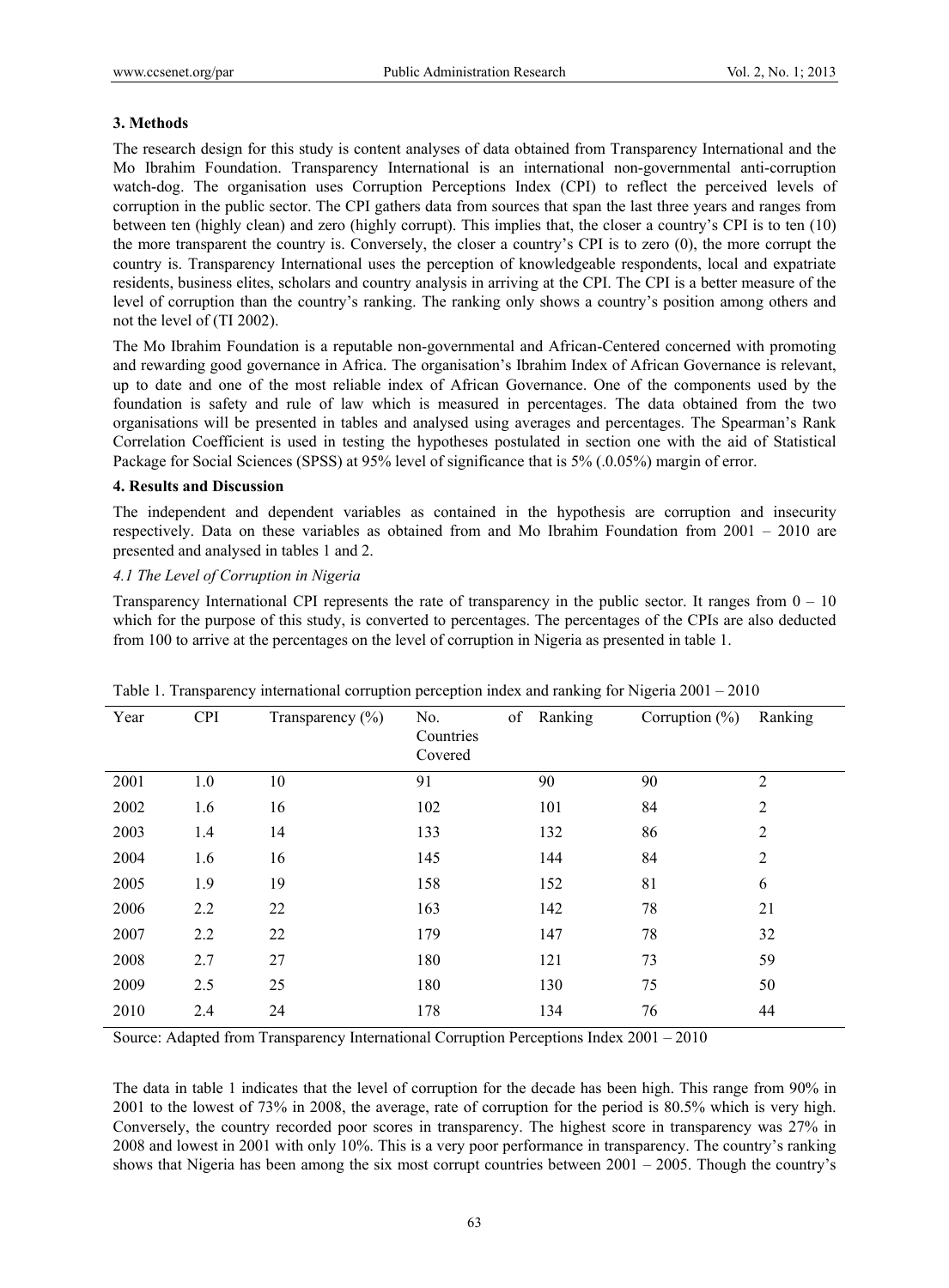ranking improved from 2006 to 2010, it does not indicate a reduction in the level of corruption. It only shows that more corrupt countries were included in the survey.

#### *4.2 Rate of Insecurity in Nigeria*

The major components of insecurity are physical or potential threats to the personal safety of the citizens, the extent of social unrest, political persecution, violent crimes and human trafficking. It also include the extent of government involvement in armed conflicts, cross border tension, domestic armed conflicts and number of displaced people. The extent of insecurity among fifty three African countries is presented table 2.

| Year | Score<br>on<br>Security $(\% )$ | <b>Security Ranking</b> | Score on Insecurity<br>$(\%)$ | Insecurity<br>Ranking |
|------|---------------------------------|-------------------------|-------------------------------|-----------------------|
| 2001 | 43                              | 43                      | 57                            | 10                    |
| 2002 | 42                              | 43                      | 58                            | 10                    |
| 2003 | 42                              | 43                      | 58                            | 10                    |
| 2004 | 41                              | 45                      | 59                            | $\,8\,$               |
| 2005 | 43                              | 43                      | 57                            | 10                    |
| 2006 | 42                              | 44                      | 58                            | 9                     |
| 2007 | 44                              | 43                      | 56                            | 10                    |
| 2008 | 47                              | 36                      | 53                            | 17                    |
| 2009 | 44                              |                         | 56                            |                       |
| 2010 | 46                              | 36                      | 54                            | 17                    |
|      |                                 |                         |                               |                       |

#### Table 2. Nigeria's scores and ranking in insecurity 2001/2010

Source: Adapted from Mo Ibrahim Foundation; Ibrahim Index of African Governance 2001 – 2010

Since the Mo Ibrahim Foundation presents only the country's scores on safety and security, Nigeria's scores and rankings in insecurity were arrived at by subtracting the later from the former. The ranking in insecurity is arrived at by subtracting Nigeria's ranking in safety and security from the total of fifty three countries covered by the survey. The data indicates higher scores and rankings in insecurity in Nigeria as compared to security scores and rankings. The rate of insecurity was highest in 2004 followed by 2002 and 2003. Nigeria was the eight  $(8<sup>th</sup>)$  most insecure country in Africa in 2004. The average rate of insecurity in Nigeria for the period 2001  $-2010$  is 56.6% as compared to 43.3% for security.

## *4.3 Test of Hypothesis*

The hypothesis postulated for the paper states; there is no significance relationship between the rate of corruption and the level of insecurity in Nigeria. The independent variable is corruption while insecurity is the dependent variable. The Spearman's Rank Correlation Coefficient was used in testing the hypothesis at 5% (0.05) margin of error. This was computed with the aid of SPSS whose products are presented in table 3.

#### Table 3. Symmetric measures

|                      |                      | Value | Asymp. Std. Error <sup>a</sup> |
|----------------------|----------------------|-------|--------------------------------|
| Interval by Interval | Pearson's Research   | 1.000 | .000 <sup>b</sup>              |
| Ordinal by Ordinal   | Spearman Correlation | 1.000 | .000 <sup>b</sup>              |
| N of Valid Cases     |                      | 405   |                                |

a. Not assuming the null hypothesis.

b. Based on normal approximation.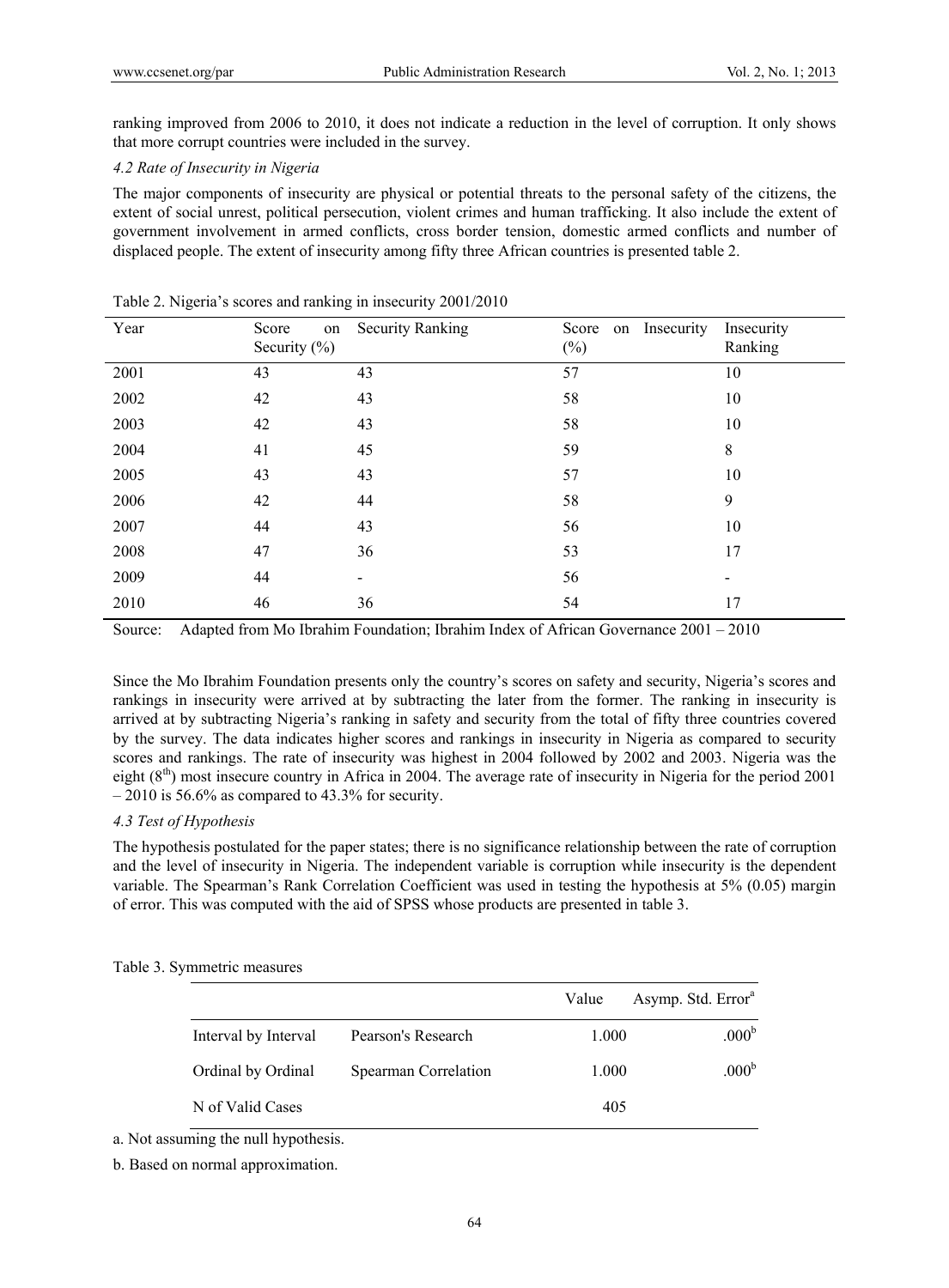The calculated value as indicated in table 3 is 1.00 (perfect correlation) while the critical value is 0.564. The calculated value of 1.00 is greater than the critical value of 0.564. Thus, the null hypothesis is rejected. This indicates that there is a significant relationship (perfect correlation) between corruption and insecurity in Nigeria between 2001 – 2010.

#### **5. Conclusion and Recommendations**

That data in tables 1 and 2 indicate that both the rate of corruption and insecurity to be high in Nigeria between 2001-2010. From the hypothesis tested, it has been revealed that there exist a perfect correlation between corruption and insecurity in Nigeria. In other words, the high level of corruption in Nigeria is one of the factors responsible for the high level of insecurity in the country. In relation to the theoretical framework, both greed by insurgent groups and corruption by public servant are responsible for the grievances expressed by the citizens have a result of deprivation and alienation. In other words, both the greed and grievance perspectives are complementary. However, their views alone has not adequately addressed the twin problems of corruption and insecurity in Nigeria which can be blamed on government failure to comply with the Fundamental Objectives and Directive Principles of State Policy as contained in the Constitution of the Federal Republic of Nigeria, 1999.

In order to address these problems, the root causes of corruption in Nigeria as identified in the literature need to be addressed. In summary, the causes of corruption include government excessive regulation of the oil sector in the form of subsidy payment that has created rents in Nigeria and unaccounted extra-budgetary expenditure in the form of excess-crude receipts from the Federation Account. Others are ineffective accountability frameworks, non-transparency in governance, poor public sector wages and weak and non enforcement of penalties for corruption offences. The deregulation of the oil sector is expected to reduce the number of corruption transaction and rent-seeking. There is the need for the reform of the electoral system for more credible elections and responsible representation at the various levels of government. A more responsible legislature will ensure greater accountability. The entire machinery of government should be reformed. This should include increase in public sector wages and reduction in workforce. The security and judicial staff in addition require reorientation. There is the need for political will to implement the freedom of Information Act and strengthen the civil society for more transparency in governance. The same political will is also required in enforcing penalties deterrent enough to reduce incentives for corruption. These recommendations are expected to improve the quality of governance, reduce temptations for greed actions, in the form of insurgence, create better life for the citizens, reduce deprivation, inequality, alienation and insecurity in Nigeria. However, since there may be other factors responsible for the state of insecurity in Nigeria, further research is suggested on the effect of poverty on insecurity in Nigeria.

#### **References**

- African Development Bank Group. (2006). *Combating Corruption in Africa; Issues and Challenges.* Concept Note Paper for the 2006 Annual Meetings. Ouagadougou, Burkina Faso.
- Akinrijomu, B. (2009, March 9). *Slipping Back into Old Times.* Tell, p. 6.
- Akinyemi, A. B. (2010). *Fighting Corruption and Social Conflict to Achieve Development*. Text of the lead lecture delivered at the 10<sup>th</sup> Anniversary Celebration of Arewa Consultative Forum on Thursday April 29<sup>th</sup> 2010, Kaduna.
- Buhari, M. (2007, October). Quote Me. Zero Tolerance. *Nigeria's Economic and Financial Crimes Commission, 2*(1), 14.
- Bujra, A. (2004). *African Conflicts; their Causes and their Political and Social Environment.* Development Policy Management Forum Occasional Paper, No. 4. Addis Ababa.
- Collier, P., & Hoeffler, A. (2002). *Greed and Grievance in Civil War.* Centre for the Study of African Economics CSAE WPS/2002-01, the World Bank.
- Costa, A. M. (2008). Anti-Corruption Climate Change: It started in Nigeria. *The Eagle Watch, a Quarterly Newsletter of the EFCC Training and Research Institute, 2*(5), 7-10.
- Economic and Financial Crimes Commission (Establishment) Act, Federal Government of Nigeria. (2004).
- Fayeye, J. O. (2007). *Reforming the Security Sector.* In H. Saliu, E. Amali, & R. Olawepo (Eds.), *Nigeria's Reform Programme; Issues and Challenges* (pp. 142-157). Ilorin: Faculty of Business and Social Sciences, University of Ilorin.